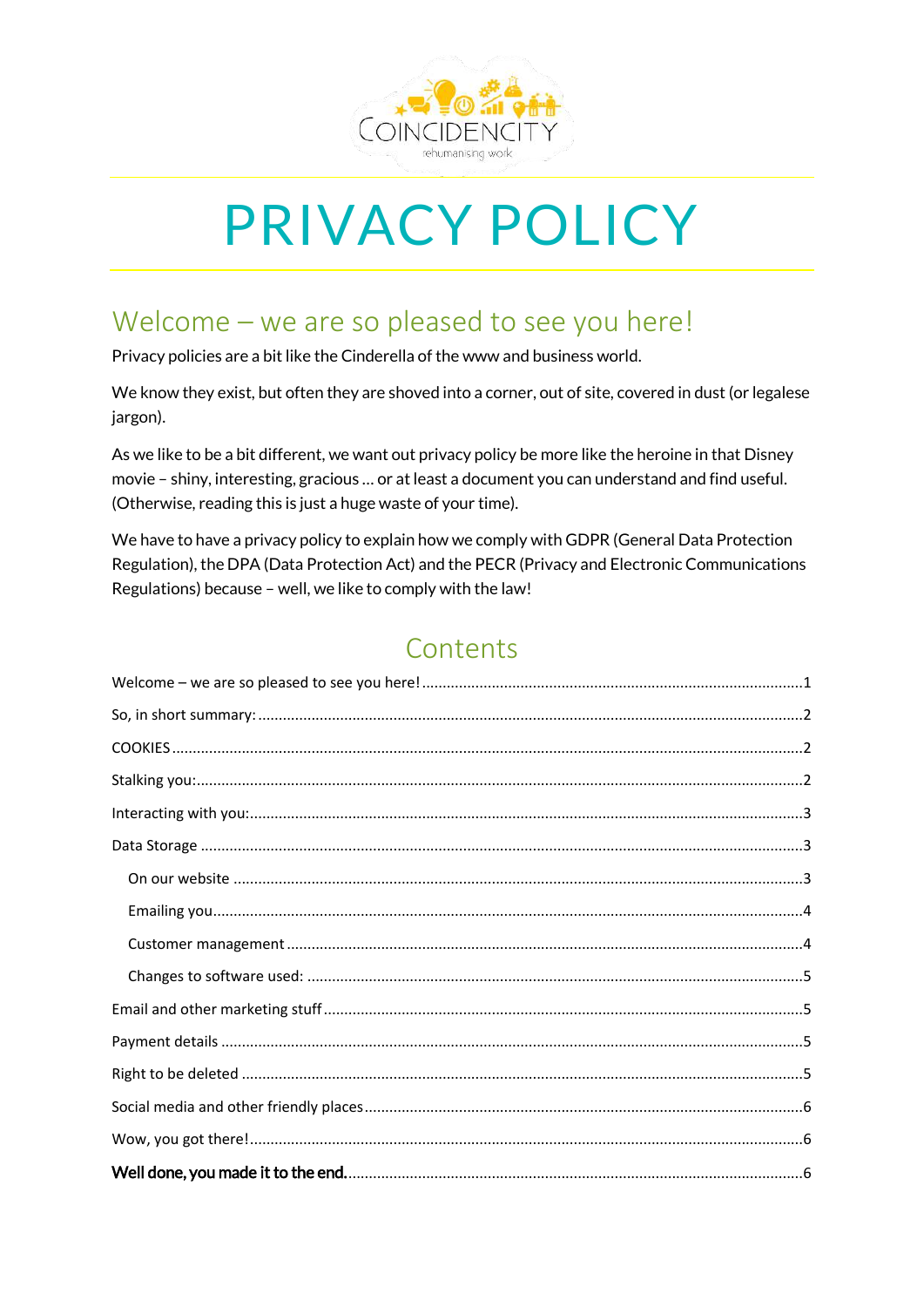

#### A short read

Another thing we like is to please people, people like you – visitors and clients. So we zoomed in on the best bit about GDPR, which is that everything has to be "concise, transparent, intelligible and easily accessible". That means we are presenting you with the shiniest, clearest, shortest and most useful privacy policy possible – just like a sparkly princess!

### <span id="page-1-0"></span>So, in short summary:

We are a small, poor on time but rich on dreams kinda business and truth be told, like Cinderella, we don't have time for much other than doing our work. That means we don't have time to do bad things with your data, like stealing your identity or making up vicious rumours.

We collect and store the info we need to provide you with the service you buy from us. That can be consulting advice, online products like a course and being part of a membership group. (you'll know that you are buying because we send you an invoice).

We might occasionally stalk you via adds on Facebook, LinkedIn or Google. But that's about it.

#### Have a bit more time? Let's get the lowdown

### <span id="page-1-1"></span>**COOKIES**

#### First, let's have some cookies!

To be honest, cookies are a bit of a problem as we are addicted to them. We use them because that is pretty much how most things on the internetwork. If you don't like cookies or are on a script diet, you can block them on your browser but you might find that nothing works the way it's supposed to.

#### Our little helpers.

Just like Cinderella has her little mice helpers, we have a range of SaaS (Software as a Service) vendors whose products help us out tremendously in our efforts to make this business work.

### <span id="page-1-2"></span>Stalking you:

Ok, we admit it, we do follow you around. We are mesmerized by the fancy real-time stats on Google Analytics because they are so pretty – and because it lets us see what people are looking at our on our website, so we can create more of what you like.

We will also be using the Facebook Pixel so we can show you even more of our work in the hope that you'll have a chat with us and eventually, maybe buy from us.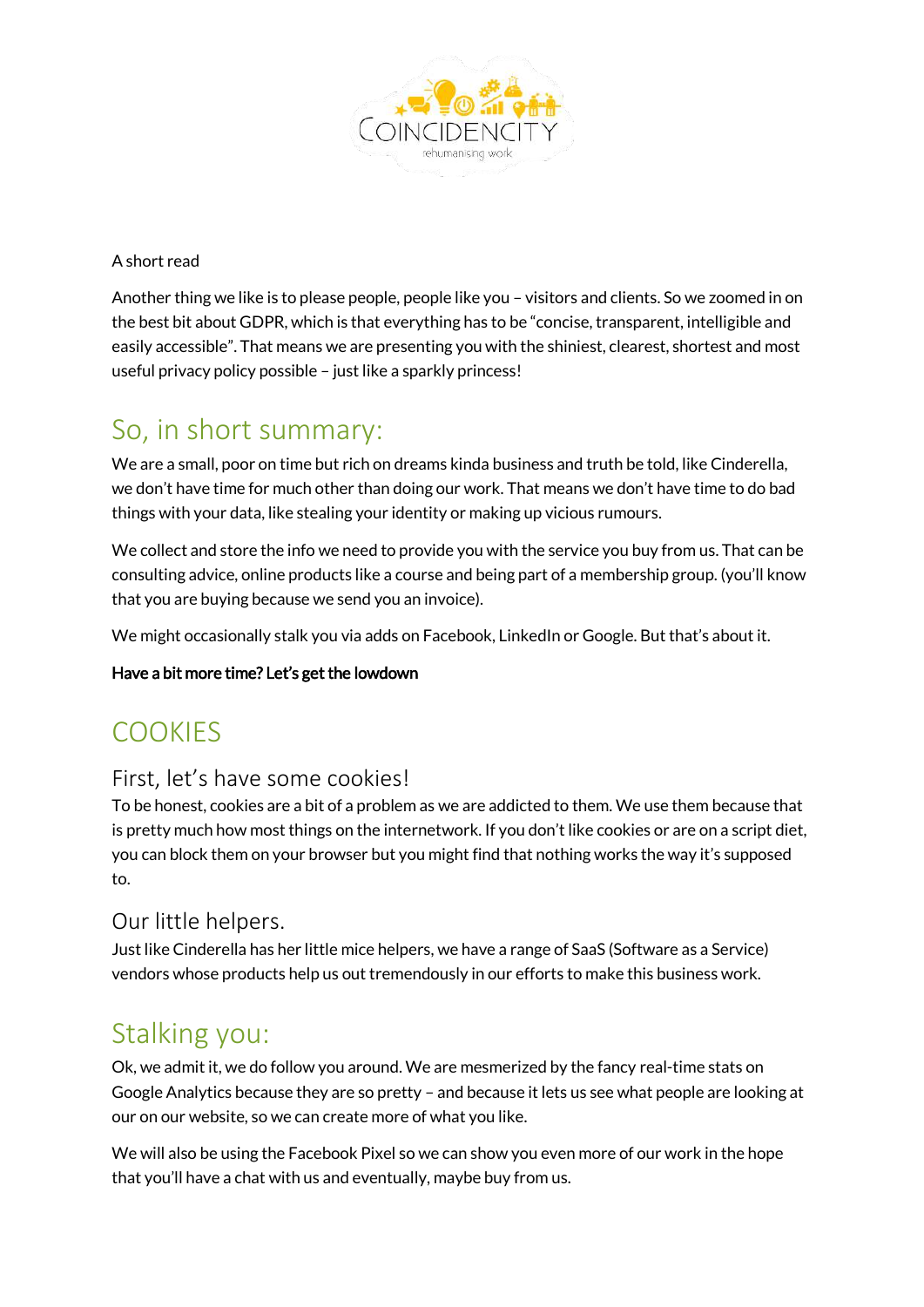

### <span id="page-2-0"></span>Interacting with you:

Since you've come to our website, we think it's just common courtesy to help you find the information you want as quickly and easily as possible. Since we can't be there in person all the time (it is the internet, after all), we have a few little helper bots that can direct you.

We may software called Landbot.io (we call him BOIT) and/or Convertfox that ask you questions about what you are looking for and makes suggestions. At this stage, they use cookies and gather your IP address and keep a record of what you clicked and responses you provided – but we still don't know who you actually are.

However, when it comes to making a decision (e.g. do you want to talk to a real human? Do you want some info that BOIT cannot give you?), the software will collect basic information that can include your name, email and maybe a phone number. Of course, you don't have to give us any of that (see below on Data Storage what we do with it and how we do it).

Chirp, Chirp, Chirp – we love a good survey. Imagine Cinderella had asked all her little helpers about how to behave at the ball, avoid getting caught out by the time and really understood when her carriage would turn into a pumpkin.

We like to be better informed, so we sometimes use surveys on our website and in our emails. We have wonderful tools called surveysparrow and quizfunnel for this and the deal for using it is the same as for our bots: it collects basic cookies information, nothing more personal than an IP (and sometimes not even that).

Only when you want to get the results of our surveys or quizzes do we need your details – otherwise we would not know where to send them. We make it very clear, each and every time you give us your details, how we are going to use them. E.g. will this be for one-time communication of a survey report? Are you signing up for regular newsletters? Will you be blasted with SPAM forevermore? (only kidding, we don't do the last one, ever).

### <span id="page-2-1"></span>Data Storage

Well, this is what it all boils down to. DATA! We've already hinted at the fact that yes, at some points we do store some information about you and we store your data in a number of different places and use it in various ways.

Ready, steady, go

#### <span id="page-2-2"></span>On our website

If you register with the site, give your details to one of the chatbots or leave it for a survey or quiz result, we will store your name and email address.

It's the same deal you want to join a webinar we are running or book an actual face-to-face or online meeting.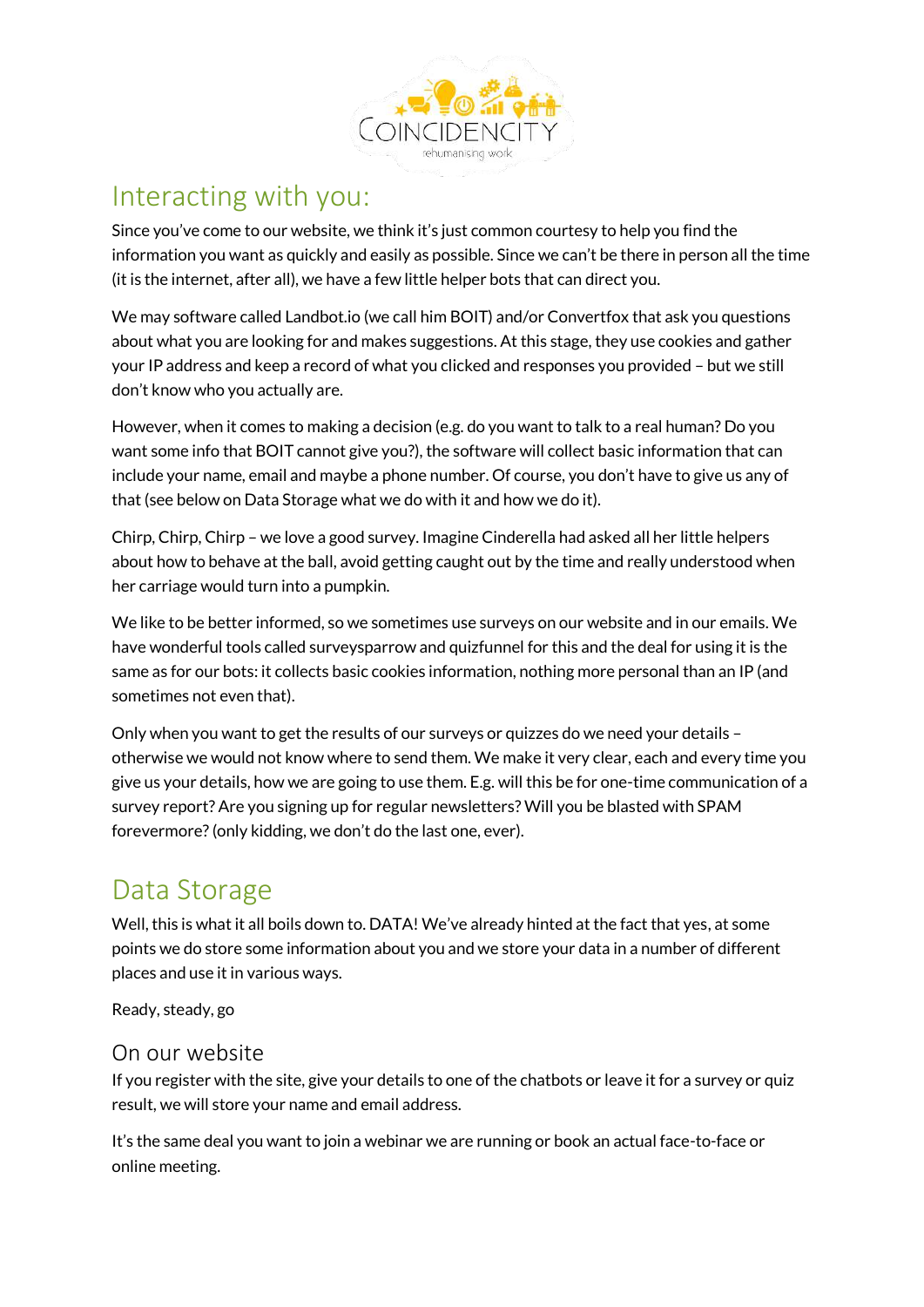

If you buy a course from us, we will store your email, postal address, phone number and purchase history. Your payment details are NOT stored on the site. Of course, like the fairy godmother, we want to make sure you are safe and have fun, so we keep your data secure and don't sell it – ever.

Truth is, we don't do anything particularly radical with your data. We use your interaction history (if you give us permission) to share information, your purchase history to tell you about other products or services you might like and that's about it.

Remember Cinderella's helpers? Here is a list of the types of SaaS products we are using in various places.

#### The various ways you can sign-up with us with are:

- Landbot (our chatty BOIT) interactive question and answer experience
- Convertfox (our chatty human) interactive chat experience
- Convertful (our poppy sign-up forms) signs you up to newsletters, promotions or other clearly identified causes
- (and yes, there is a glut of "convert" entitled software names...)
- WebinarNinja for cool webinars and courses
- Jetwebinar even cooler webinars and courses
- Book Like A Boss book an appointment in our calendar without the email ping-pong!

In all of those cases, we only ask your name and email address and make it really clear what you are going to get in return for giving us those tasty morsels of data.

#### <span id="page-3-0"></span>Emailing you

Once we know you a little and have permission to stay in touch with you, we use one of these tools to email you (and occasionally call you, but only if we have gotten really close):

- Mailerlite for newsletters, insights and ideas
- Convertfox really great insights and ideas

#### <span id="page-3-1"></span>Customer management

We also use a couple of CRMs (Customer Relationship Management system) to keep proper tabs on you. But don't worry - you'll want to us to do this, because at this stage you are a client and expect things like email updates on the project, delivering the service we promised and finding out about things that help your business.

The tools we are currently using are:

- Alore CRM
- Cloze.com

Lastly, if you are taking a course or have become part of a membership group, we use a learning platform called Invanto. It's ace. When you sign-up, your name, email address and the password you pick are sent there where they sit to give you access to your course.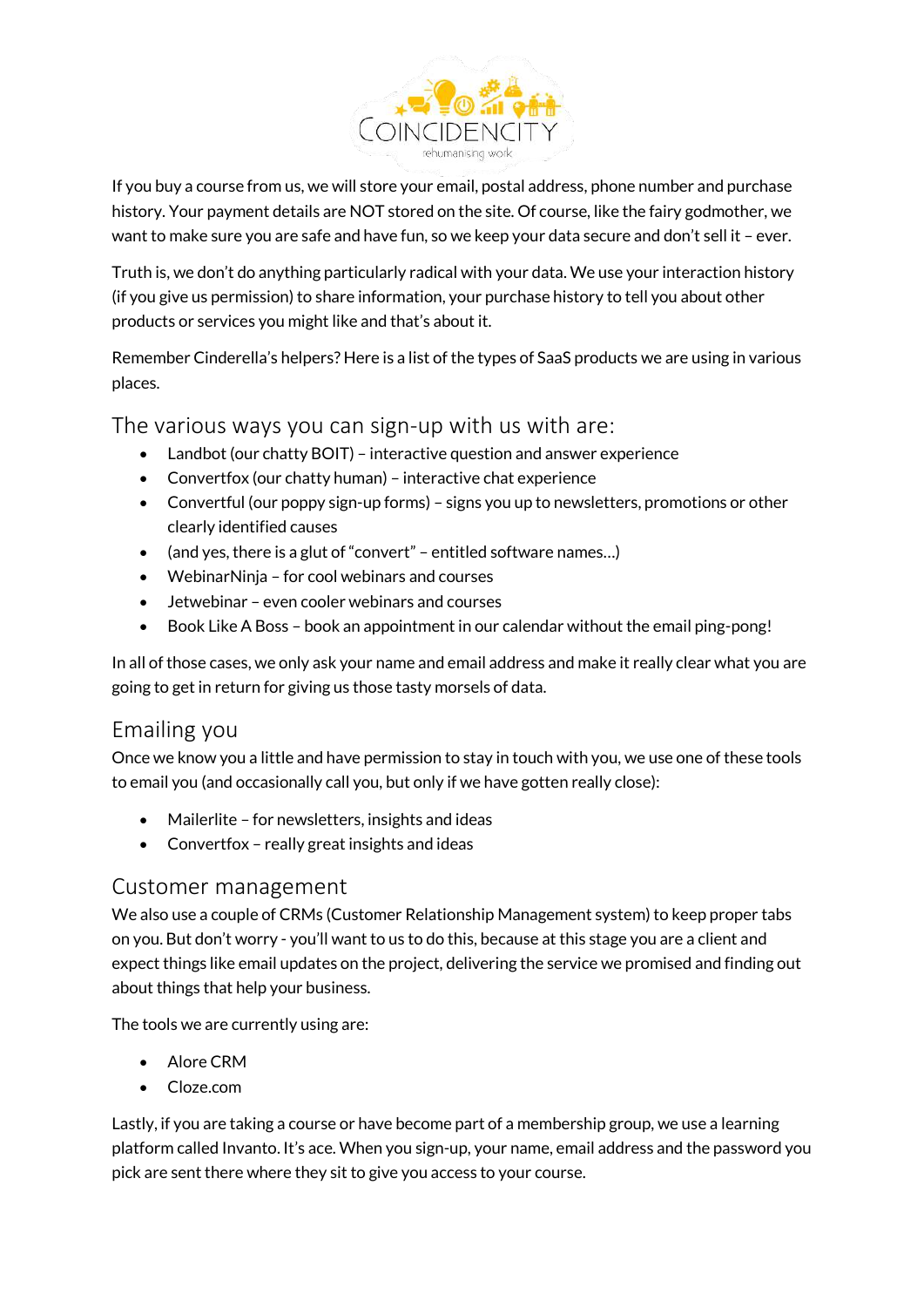

#### <span id="page-4-0"></span>Changes to software used:

Being honest, we have a bit of an addiction to shiny tech toys. This extends to the tools we use, on our website and our interactions with you. So the list of tools we mentioned might change overtime. If you are really concerned about this, please put a reminder in your diary to check this document regularly, because we will update the policy here, however, we will only tell you about changes if they are fundamentally to how we obtain, use and store your data (and chances are that is NOT going to change).

# <span id="page-4-1"></span>Email and other marketing stuff

If you sign up for our newsletter, we will send you a newsletter – generally around one a month, but occasionally more if there we have more interesting thoughts to tell you. You can unsubscribe at any time by clicking the unsubscribe button in every email. Your name and email address are stored securely in Mailelite, Alore or Convertfox (don't worry, you don't have to know which one we use – the unsubscribe is in the same place in all).

If you sign up for a course, we will send you emails about the course. The frequency of which depends on the course. You can unsubscribe but you'll miss important stuff about the course.

All our newsletter tools automatically add tracking scripts to links so if you click on a link WE KNOW. If you open an email WE KNOW. If you ignore the great ideas we share and then complain about a lack of progress in your business WE KNOW.

The most important thing about this is we have neither the time nor inclination to actually look at or do anything, particularly with these stats.

# <span id="page-4-2"></span>Payment details

When you buy stuff, you will either pay through Stripe or PayPal. The only payment-based details we hold on our site is how much you've spent and whether you paid with Stripe or PayPal. We have no bank or card details or nada here.

All, yes, all of the tools we've listed are stating they are GDPR compliant. At least they are making all the right noises, are releasing official statements and offer various documents to prove that they are.

# <span id="page-4-3"></span>Right to be deleted

Oh, no, is it us? Why would you want to leave? Sniff, sniff…. Maybe it's us, maybe you are simply not into any of the things we talk about – re-humanising work, making change simpler and effective, creating self-managing businesses that are full of life and innovation. Fine, fair enough.

If you want to stop hearing from us, the easiest thing is to drop us an email at miriam@coincidencity and we'll delete all the info we have on you and make sure all systems we use to do the same. The